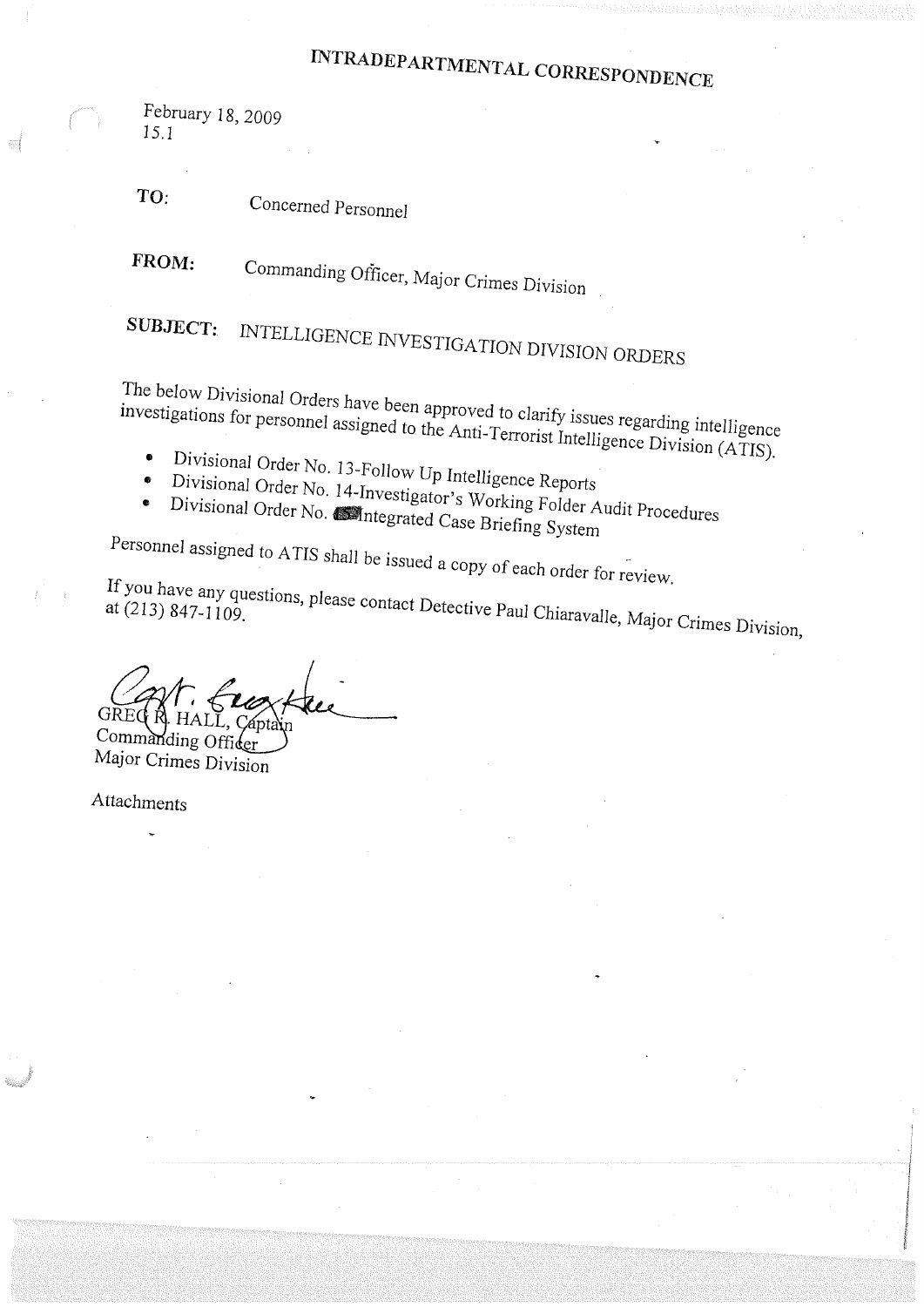## Motorcycle Training Unit<br>Dual Purpose Motor School<br>Presentation Matrix

 $\frac{1}{\exp(\gamma)}$ 

| <b>Selitation Matrix</b><br>$Day-1$                                                                                                                                                                                                                                                                                                           |                                                                                                                                                                                                                                                     |                                                                                                                                                                                                 |                                                                                                                                                                                                      |  |  |  |  |
|-----------------------------------------------------------------------------------------------------------------------------------------------------------------------------------------------------------------------------------------------------------------------------------------------------------------------------------------------|-----------------------------------------------------------------------------------------------------------------------------------------------------------------------------------------------------------------------------------------------------|-------------------------------------------------------------------------------------------------------------------------------------------------------------------------------------------------|------------------------------------------------------------------------------------------------------------------------------------------------------------------------------------------------------|--|--|--|--|
|                                                                                                                                                                                                                                                                                                                                               | Day-2                                                                                                                                                                                                                                               | $Day-3$                                                                                                                                                                                         | Day-4                                                                                                                                                                                                |  |  |  |  |
| Module 1<br>$(Seg 1-6)$                                                                                                                                                                                                                                                                                                                       | Module 3<br>(Seg 11-17)                                                                                                                                                                                                                             | Module 5                                                                                                                                                                                        | Module 6                                                                                                                                                                                             |  |  |  |  |
| $0600 - 0730$<br>AM Briefing & Roll Call<br>Facility Orientation (1)<br>Training Orientation (1)<br>Admin Orientation (1)<br>Intro to the Dual Purpose<br>Motorcycle (1)<br>$0730 - 0815$<br>Intro to Trailing (2)<br>$0815 - 0930$<br>Intro to Figure 8 Maze(3),<br>Intro to the 60' Circle and<br>Switchback exercises (4)<br>$0930 - 1030$ | $0600 - 0630$<br>AM Briefing<br>Trailing (11)<br>$0630 - 0730$<br>Maze practice all prev.<br>intro'd mazes (12)<br>$0730 - 0815$<br>Combination Braking (13)<br>$0815 - 0930$<br>Intro to Mazes $5 & 6(14)$<br>Intro to Maze $7(15)$<br>0930 - 1030 | (Seg 22-23)<br>$0600 - 0700$<br>AM Briefing<br>Trailing (22)<br>0700 - 1500<br>Basic Dirt Ride (23)<br>$1500 - 1600$<br>Secure equipment<br>PM debriefing<br>Individual counseling<br>Dismissal | (Seg 24-25)<br>$0600 - 0700$<br>AM Briefing<br>Trailing (24)<br>$0700 - 1500$<br>Advanced Dirt Ride (25)<br>$1500 - 1600$<br>Secure equipment<br>PM debriefing<br>Individual counseling<br>Dismissal |  |  |  |  |
| Intro to Combination<br>Braking (5)<br>$1030 - 1130$<br>Intro to Mazes $1-4$ (6)                                                                                                                                                                                                                                                              | Intro to Challenger Maze<br>(16)<br>$1030 - 1130$<br>Intro to High Speed Cone<br>Weaving (17)                                                                                                                                                       |                                                                                                                                                                                                 |                                                                                                                                                                                                      |  |  |  |  |
| LUNCH                                                                                                                                                                                                                                                                                                                                         | LUNCH                                                                                                                                                                                                                                               |                                                                                                                                                                                                 |                                                                                                                                                                                                      |  |  |  |  |
| Module 2<br>(Seg 7-10)                                                                                                                                                                                                                                                                                                                        | Module 4<br>(Seg 18-21)                                                                                                                                                                                                                             |                                                                                                                                                                                                 |                                                                                                                                                                                                      |  |  |  |  |
| $1200 - 1300$<br>Intro to Dirt Trailing (7)                                                                                                                                                                                                                                                                                                   | $1200 - 1300$<br>Dirt Trailing (18)                                                                                                                                                                                                                 |                                                                                                                                                                                                 |                                                                                                                                                                                                      |  |  |  |  |
| $1300 - 1400$<br>Intro to Combination<br>Braking (dirt) (8)                                                                                                                                                                                                                                                                                   | $1300 - 1330$<br>Combination Braking (19)                                                                                                                                                                                                           |                                                                                                                                                                                                 |                                                                                                                                                                                                      |  |  |  |  |
| $1400 - 1445$<br>Intro to 90-Degree Dirt<br>Slides (9)                                                                                                                                                                                                                                                                                        | $1330 - 1415$<br>Intro to Dirt Scrambles<br>(20)                                                                                                                                                                                                    |                                                                                                                                                                                                 |                                                                                                                                                                                                      |  |  |  |  |
| $1445 - 1530$<br>Intro to 180-Degree Dirt<br>Slides (10)                                                                                                                                                                                                                                                                                      | $1415 - 1530$<br>Intro to Dirt Proficiency<br>Course (21)                                                                                                                                                                                           |                                                                                                                                                                                                 |                                                                                                                                                                                                      |  |  |  |  |
| $1530 - 1600$<br>Secure equipment<br>PM debriefing<br>Individual counseling<br>Dismissal                                                                                                                                                                                                                                                      | $1530 - 1600$<br>Secure equipment<br>PM debriefing<br>Individual counseling<br>Dismissal                                                                                                                                                            |                                                                                                                                                                                                 |                                                                                                                                                                                                      |  |  |  |  |
|                                                                                                                                                                                                                                                                                                                                               |                                                                                                                                                                                                                                                     |                                                                                                                                                                                                 |                                                                                                                                                                                                      |  |  |  |  |

POST Course Number:<br>Rev. 01-10-12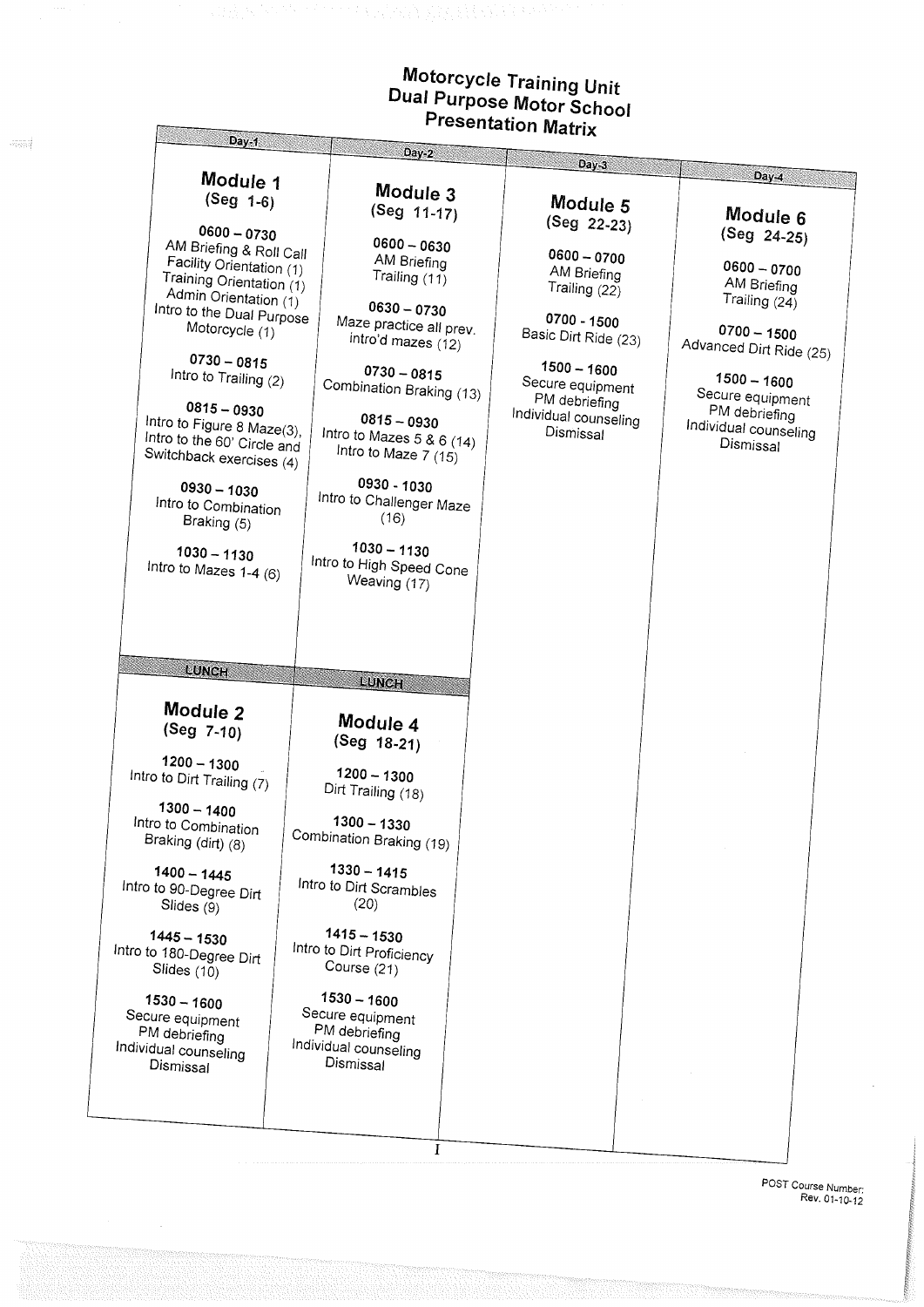| rryyar nammy onn<br>Module Presentation Matrix - Week One                                                                                                                                                                                                                                                                                                                                                                                                              |                                                                                                                                                                                                                                                                                                                                                                                           |                                                                                                                                                                                                                                                                                                                                                                                 |                                                                                                                                                                                                                                                                                                                                                                                                                   |                                                                                                                                                                                                                                                                               |  |  |
|------------------------------------------------------------------------------------------------------------------------------------------------------------------------------------------------------------------------------------------------------------------------------------------------------------------------------------------------------------------------------------------------------------------------------------------------------------------------|-------------------------------------------------------------------------------------------------------------------------------------------------------------------------------------------------------------------------------------------------------------------------------------------------------------------------------------------------------------------------------------------|---------------------------------------------------------------------------------------------------------------------------------------------------------------------------------------------------------------------------------------------------------------------------------------------------------------------------------------------------------------------------------|-------------------------------------------------------------------------------------------------------------------------------------------------------------------------------------------------------------------------------------------------------------------------------------------------------------------------------------------------------------------------------------------------------------------|-------------------------------------------------------------------------------------------------------------------------------------------------------------------------------------------------------------------------------------------------------------------------------|--|--|
| <b>MONDAY</b>                                                                                                                                                                                                                                                                                                                                                                                                                                                          | <b>TUESDAY</b>                                                                                                                                                                                                                                                                                                                                                                            | <b>WEDNESDAY</b>                                                                                                                                                                                                                                                                                                                                                                | <b>THURSDAY</b>                                                                                                                                                                                                                                                                                                                                                                                                   | <b>FRIDAY</b>                                                                                                                                                                                                                                                                 |  |  |
| Module 1<br>$(Seg 1-6)$                                                                                                                                                                                                                                                                                                                                                                                                                                                | Module 3<br>(Seg 10-17)                                                                                                                                                                                                                                                                                                                                                                   | Module 5<br>(Seg 23-31)                                                                                                                                                                                                                                                                                                                                                         | Module 7<br>(Seg 39-47)                                                                                                                                                                                                                                                                                                                                                                                           | Module 9                                                                                                                                                                                                                                                                      |  |  |
| 0600 - 0730<br>AM Briefing & Roll Call<br>Facility Orientation (1)<br>Training Orientation (1)<br>Admin Orientation (1)<br>Intro to the school motor<br>(1)<br>Basic school motor ops<br>and hand signals (1)<br>$0730 - 0830$<br>Basic school motor<br>handling procedures (2)<br>$0830 - 1100$<br>Initial student ride (3)<br>Intro to Trailing (4)<br>Intro to Slow Tight<br>Circles and Figure 8<br>Pattern (5)<br>Intro to Basic 4 Mazes<br>and Figure 8 Maze (6) | $0600 - 0700$<br>AM Briefing<br>Trailing (10)<br>$0700 - 0730$<br>Maze practice (11)<br>$0730 - 0845$<br>Rotation- Combination<br>Braking (12), Maze<br>practice (13)<br>$0845 - 0915$<br>Intro to "D-Cell" U-turn<br>(14)<br>$0915 - 1015$<br>Rotation-Intro Mazes 5<br>and $6(15)$ , Intro to<br>60' Circle and the<br>Switchback Exercise<br>(16)<br>1015 - 1100<br>Maze practice (17) | $0600 - 0700$<br>AM Briefing<br>Trailing (23)<br>0700 - 0730<br>Maze practice (24),<br>Combination Braking (25)<br>$0730 - 0900$<br>Rotation- Combination<br>Braking (26), Maze<br>practice (27), Intro to<br>Challenger Maze (28)<br>$0900 - 1000$<br>Intro to<br>Counter Steer (29), Intro<br>to High Speed Cone<br>Weaving (30)<br>$1000 - 1100$<br>Intro to Monster<br>(31) | $0600 - 0700$<br>AM Briefing<br>Trailing (39)<br>$0700 - 0730$<br>Maze practice (40),<br>Combination Braking (41)<br>$0730 - 0830$<br>Rotation-Intro to<br>Hillside Figure 8 (42),<br>Combination Braking (43)<br>$0830 - 0930$<br>Rotation-Intro to<br>Collision Avoidance (44),<br>Maze Practice (45)<br>$0930 - 1015$<br>Intro to the Road Course<br>(classroom) (46)<br>1015-1100<br>Intro to the Road Course | (Seg 52-57)<br>$0600 - 0700$<br>AM Briefing<br>Trailing (52)<br>$0700 - 0745$<br>Maze practice (53),<br>Combination Braking (54)<br>$0745 - 0945$<br>Maze Pre-Test<br>(55)<br>$0945 - 1015$<br>Monster Competition (56)<br>1015-1100<br>Intro to the Top-Gun<br>Exercise (57) |  |  |
| <b>LUNCH</b>                                                                                                                                                                                                                                                                                                                                                                                                                                                           | <b>LUNCH</b>                                                                                                                                                                                                                                                                                                                                                                              | <b>LUNCH</b>                                                                                                                                                                                                                                                                                                                                                                    | (practical app) (47)<br><b>LUNCH</b>                                                                                                                                                                                                                                                                                                                                                                              |                                                                                                                                                                                                                                                                               |  |  |
| Module 2<br>(Seg 7-9)                                                                                                                                                                                                                                                                                                                                                                                                                                                  | Module 4<br>(Seg 18-22)                                                                                                                                                                                                                                                                                                                                                                   | Module 6<br>(Seg 32-38)                                                                                                                                                                                                                                                                                                                                                         | Module 8<br>(Seg 48-51)                                                                                                                                                                                                                                                                                                                                                                                           | <b>LUNCH</b><br>Module 10<br>$(Seg 58-60)$                                                                                                                                                                                                                                    |  |  |
| $1200 - 1245$<br><b>Combination Braking</b><br>overview (classroom) (7)<br>$1245 - 1315$<br>Intro to<br><b>Combination Braking</b><br>(practical app) (8)<br>$1315 - 1445$<br>Intro to Dirt Trailing (9)<br>$1445 - 1500$<br>Secure equipment<br>PM debriefing<br>Individual counseling<br>Dismissal                                                                                                                                                                   | $1200 - 1245$<br>Rotation- Combination,<br>Braking (18), Maze<br>practice (19)<br>$1245 - 1400$<br>Dirt Trailing (20),<br>Intro to 90-Degree Dirt<br>Slides (21)<br>$1400 - 1445$<br>Intro to Cone Threading<br>(22)<br>$1445 - 1500$<br>Secure equipment<br>PM debriefing<br>Individual counseling<br>Dismissal                                                                          | $1200 - 1300$<br>Rotation-Combination<br>Braking (32), Intro to<br>Hillside (33), Maze<br>practice (34)<br>$1300 - 1430$<br>Dirt Trailing (35),<br>90-Degree Dirt Slides<br>(36), Intro to 180-Dirt<br>Slides (37)<br>1430-1445<br>Cone Threading (38)<br>1445-1500<br>Secure equipment<br>PM debriefing<br>Individual counseling<br>Dismissal                                  | $1200 - 1300$<br>Monster Competition (48)<br>$1300 - 1445$<br>Dirt Trailing (49),<br>180-Degree Dirt Slides<br>(50), Intro to Dirt<br>Scrambles (51)<br>$1445 - 1500$<br>Secure equipment<br>PM debriefing<br>Individual counseling<br>Dismissal                                                                                                                                                                  | $1200 - 1330$<br>Road Course practice<br>(58)<br>1330-1445<br>Dirt Trailing (59),<br>Dirt Scrambles (60)<br>$1445 - 1500$<br>Secure equipment<br>PM debriefing<br>Individual counseling<br>Dismissal                                                                          |  |  |

## Motorcycle Training Unit

POST Course Number: 1850 32550 Rev. 02-16